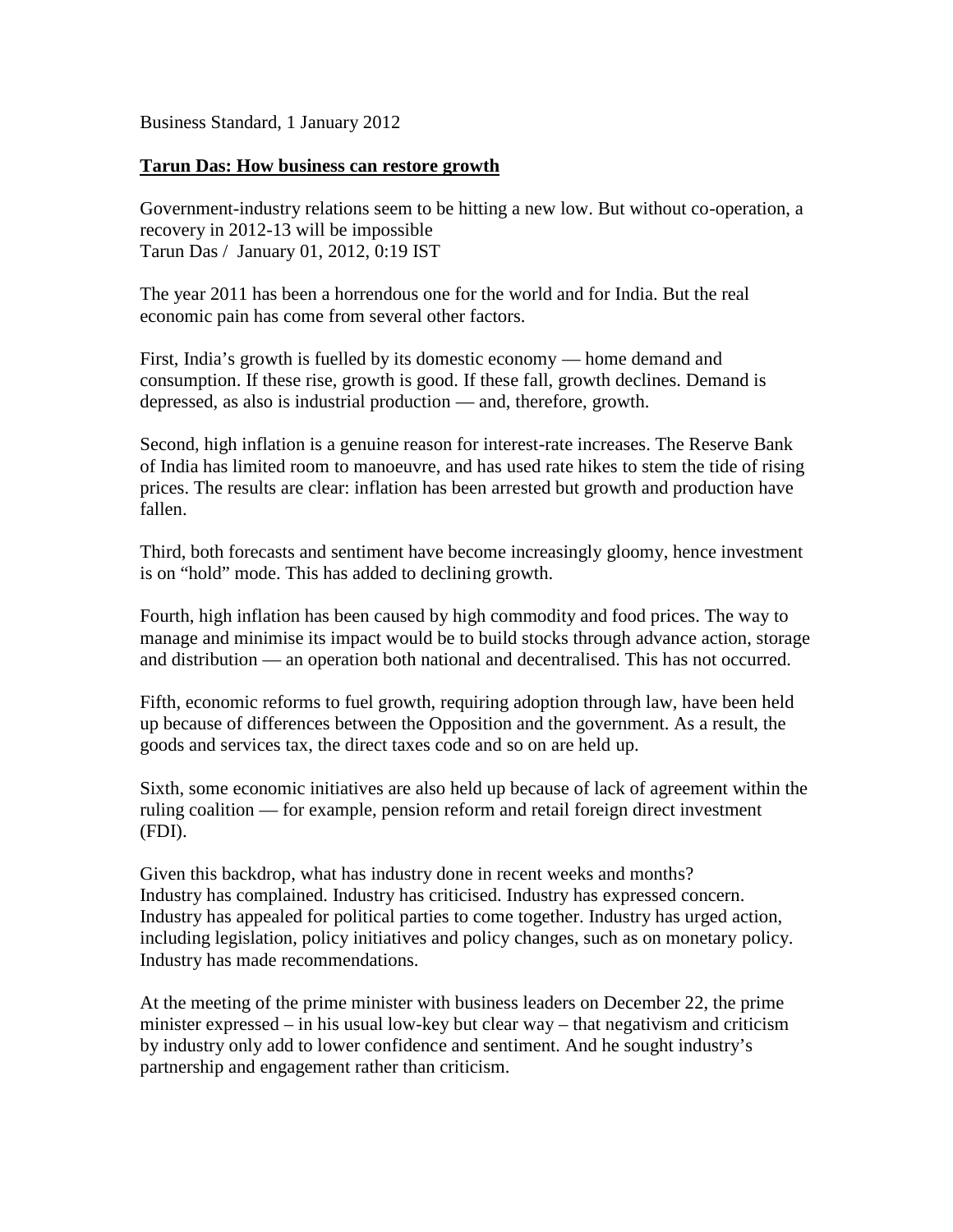Thereafter, the Election Commission announced the dates of voting in a round of state Assembly elections that goes on till March 3. The Union Budget date remains open. Up to March 3, therefore, the government has to follow the Election Commission's Code of Conduct. And any public statements made by industry during this period with regard to sentiment, confidence and so on could be seen to have political dimensions.

So, within this framework, what can industry do to spur economic growth? We must understand clearly that nothing new can be done about 2011-12. The agenda must be for 2012-13.

First and foremost, engage the government: going beyond the ritual of formal consultations. And, if this is to be done on a mutual trust basis, media and publicity must be avoided by industry. Be quiet, be honest, be discreet, be a partner.

Second, the Union Budget 2012: meetings are scheduled, but the need is to go beyond the formal consultations. The government usually welcomes informal, data-based suggestions. Industry has 30 days to do worthwhile work. No more.

Third, infrastructure: a key driver of growth, and a key bottleneck. The agenda now should be for industry to analyse 50 infrastructure projects and their status, project-wise — and to then put forward specific recommendations to expedite implementation of individual projects. This is micro-work, not macro; the focus is on the "how" of implementation.

Fourth, the top 100 Indian companies have investment plans. These are on hold. Industry should engage each company, collect data on investment proposals, status and problems and bring these to the government to resolve, company by company. This is a 90-day agenda of work.

Fifth, the small and medium sector, representing true Indian entrepreneurship, is in real pain. And these units are scattered around the country — decentralised, but in clusters: Mohali, Gurgaon, Coimbatore, Chennai, Jamshedpur. At least 50 such clusters exist, and the need is to set up industry task forces to connect with small and medium units, get their feedback and help resolve their problems — again, micro-work. With a real sense of urgency, major difference is possible. Energising small and medium enterprises will bring growth.

Sixth, MNCs: They are the carriers of crucial FDI, and hundreds of them operate in India. Their expansion and growth is the fast track to more FDI — and more production, employment and growth. There needs to be immediate engagement with at least 50 MNCs – individually – to assess their investment plans and constraints and, actually, work to resolve these in consultation with government.

Seventh, the public sector is a huge resource and an asset for the country. Many public sector undertakings (PSU) are strong and competitive. Many more are sick, stagnant and need turnaround plans to be implemented. An empowered task force needs to engage